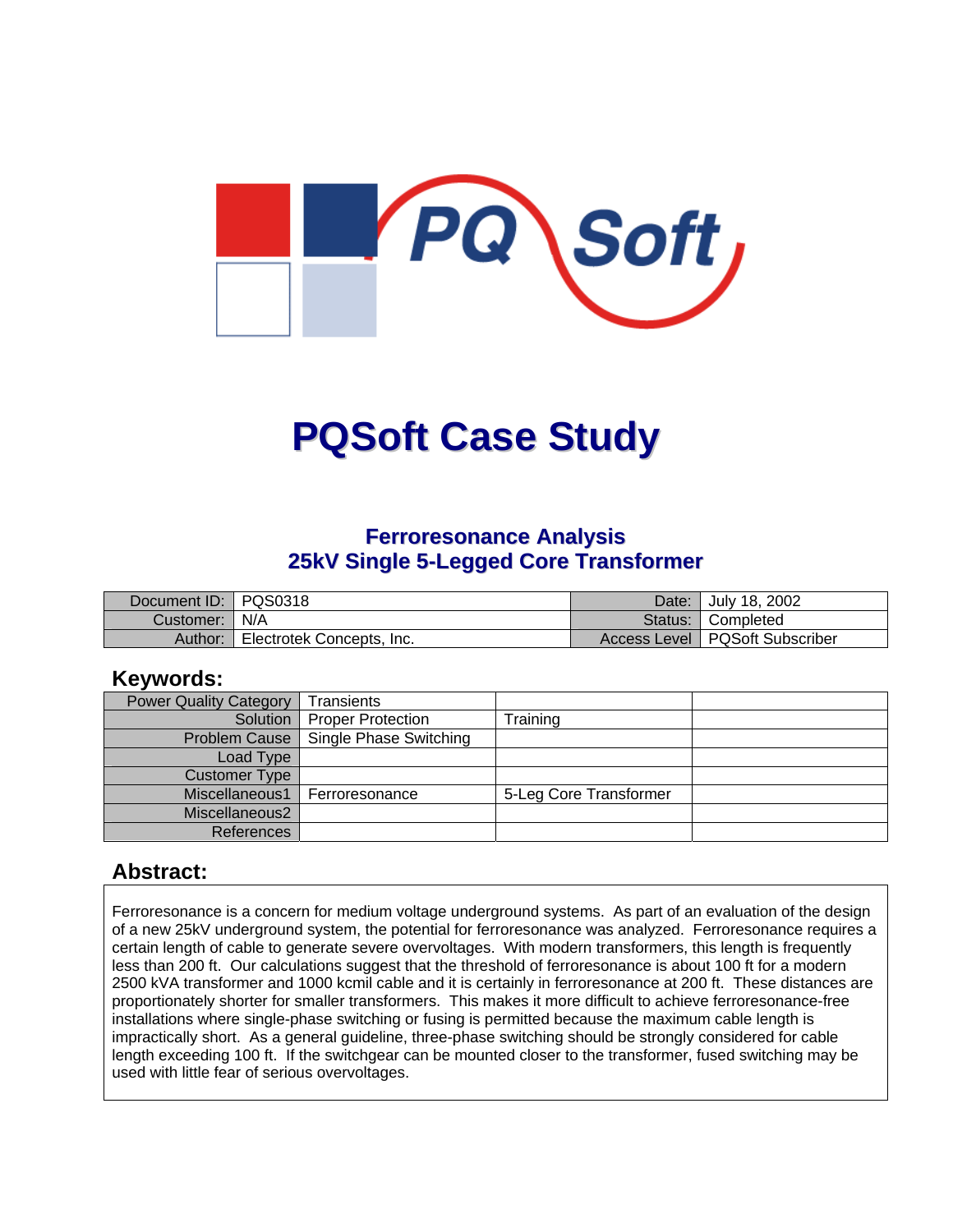# <span id="page-1-0"></span>**TABLE OF CONTENTS**

# **LIST OF FIGURES**

#### **RELATED STANDARDS**

IEEE C57.105-1978

#### **GLOSSARY AND ACRONYMS**

**TNA** 

**Transient Network Analyzer**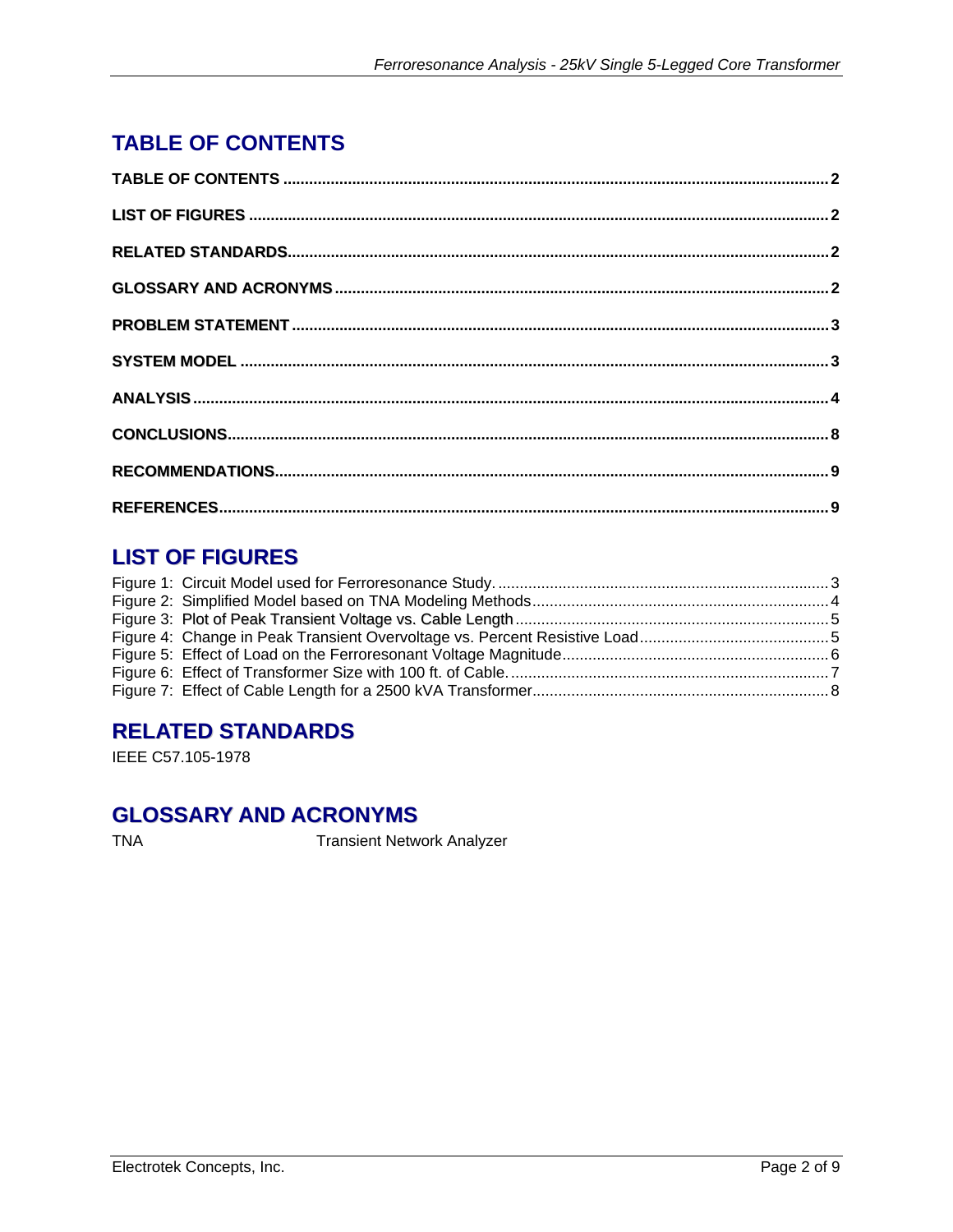#### <span id="page-2-0"></span>**Problem Statement**

An electric utility was evaluating the proposed design of a new, predominantly underground, 25kV system. One of the concerns of the utility related to the new system was the likelihood of 25kV transformers experiencing ferroresonant conditions. This case study was an effort to characterize the combinations of parameters that would increase the probability of ferroresonance.

## **System Model**

The complete three-phase schematic of the circuit used to evaluate ferroresonance on a single 5-legged core transformer is shown in [Figure 1.](#page-2-1)

<span id="page-2-1"></span>

#### **Figure 1: Circuit Model used for Ferroresonance Study.**

This model was represented in the EMTP program and executed for a number of cases. The variables were:

- The length of the cable. Lengths from 100 ft up to 2000 ft were considered.
- − Transformer size. The transformer model was scaled from 2500 kVA down to 150 kVA.
- The number of phases open: either one or two.

The simulation was started with all three switches open and then either one or two phases were closed within a few milliseconds. This creates a transient flux condition in the transformer that is intended to send it into a high ferroresonance mode if one exists.

The transformer was assumed to be a 5-legged core design. The five-legged core transformer is of particular interest because it is likely to be the most common 3-phase transformer applied to the 25kV system. It is also the most difficult to model. The 5-legged core transformer model utilized for the evaluation is a model based on Transient Network Analyzer (TNA) technology that basically assumes that the 5-legged core transformer looks the same from each phase and essentially behaves like a symmetrical 4-legged core. This model is shown in [Figure 2](#page-3-1) and well represents imbalances associated with the center leg of the transformer. The results presented in this case study are those from simulations using this simplified model.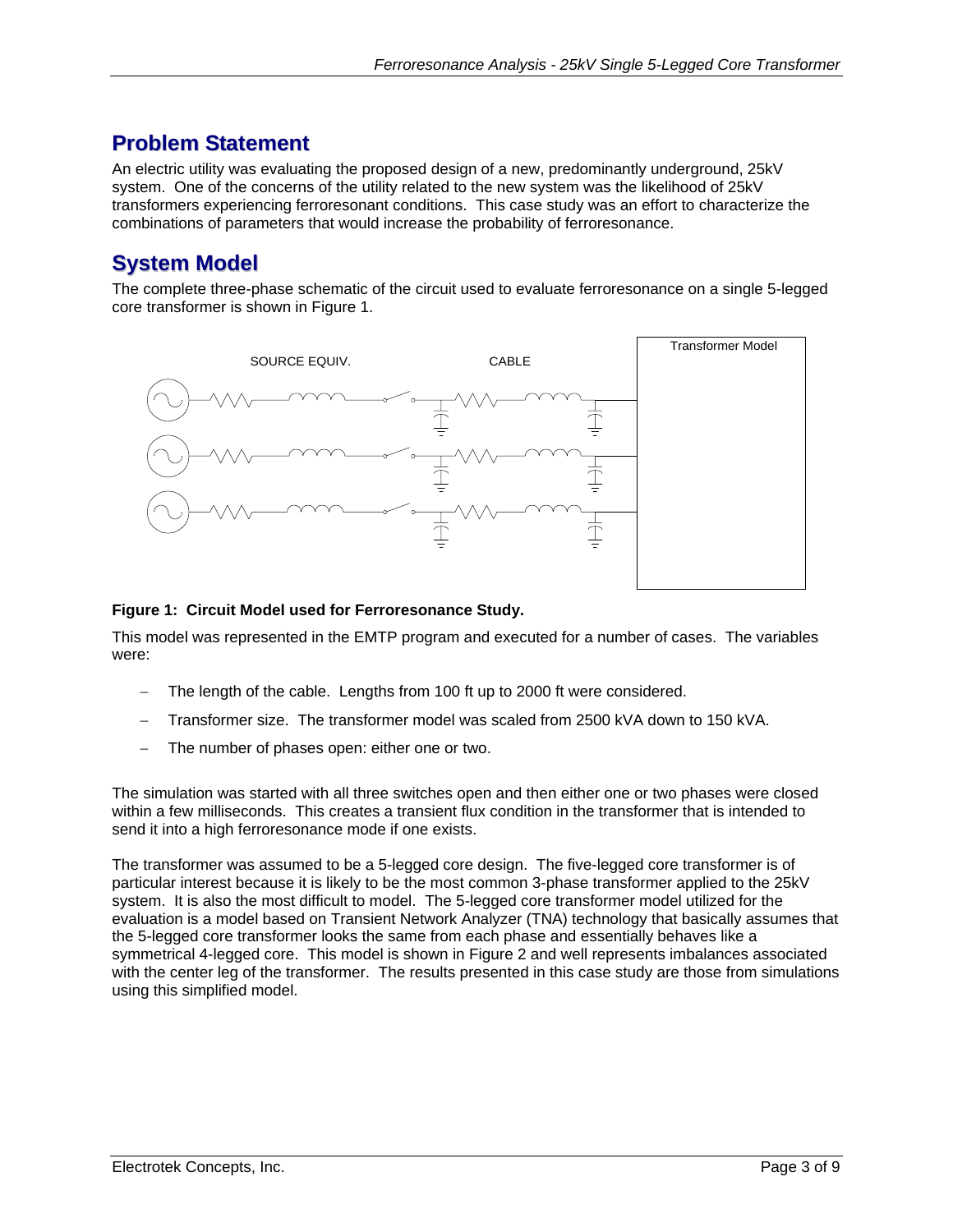<span id="page-3-1"></span><span id="page-3-0"></span>

#### **Figure 2: Simplified Model based on TNA Modeling Methods**

*obtained by inserting a saturable element in the corner of the delta in the "phantom tertiary".*

#### **Analysis**

[Figure 3](#page-4-1) shows a plot of the computed voltages appearing on the cable versus cable length for a variety of transformer sizes. The peak of the transient voltage that appears upon energization of the second phase in phase-by-phase switching is plotted. The inrush transient generates a fair amount of high frequency "hash" as is evident in the representative waveforms in [Figure 6](#page-6-1) and [Figure 7.](#page-7-1) This high frequency transient results from a combination of the transformer being driven heavily into saturation upon inrush and the low assumed losses in the transformer model. It disappears quickly in the presence of a few additional losses. In practice, it may die out in few seconds (although it would be interesting to conduct live tests for comparison to see if actual transformers really do demonstrate the low losses).

For the purposes of comparison, this transient peak is much higher than the steady state values reported in the literature where the typical peak voltage is 2 to 2.5 per unit and is quite sensitive to the loss model. However, we have chosen to plot this voltage because the resulting curves clearly point to the lengths of cable at which ferroresonance begins to be a problem.

Industry analysts have historically assumed that when this voltage exceeds 125%, the system is said to be "in ferroresonance". Of course, there is similar activity even when lower voltages appear. At 100 ft of cable, all the transformer sizes meet this criterion when there is no load. The 2500 kVA transformer just meets this criterion at 100 ft and is definitely in ferroresonance by 200 ft. The smaller transformers require proportionately less cable. The 150 kVA transformer is somewhat of an anomaly, indicating the fickleness of ferroresonance.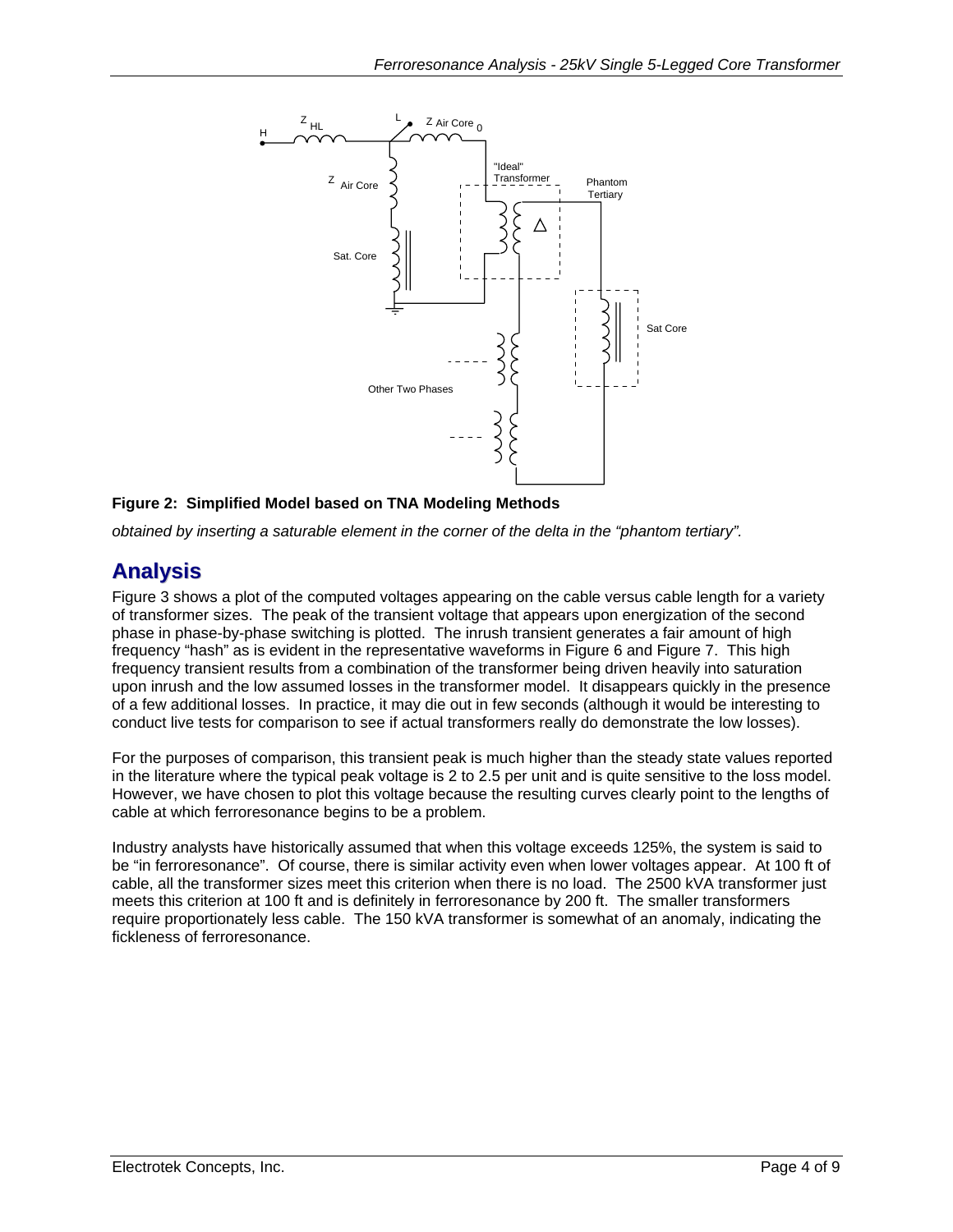<span id="page-4-1"></span><span id="page-4-0"></span>

**Figure 3: Plot of Peak Transient Voltage vs. Cable Length**

*upon energization of the second phase, for various transformer sizes; no load.* 

[Figure 4](#page-4-2) shows the effect of resistor load on ferroresonance. We took two lengths of cable, 500 ft and 2000 ft, for which the 2500-kVA transformer exhibited significant ferroresonance at no load and plotted the peak voltage appearing on the cable for a range of balanced resistive loads on the transformer. As can be seen, the overvoltage drops quickly with the addition of only 1 or 2% load. Technically, the transformer is still "in ferroresonance" up to about 5% load and the voltage magnitudes are near normal, or less than normal, at 15% load. This is in almost complete agreement with what has been reported in the literature.

<span id="page-4-2"></span>

**Figure 4: Change in Peak Transient Overvoltage vs. Percent Resistive Load**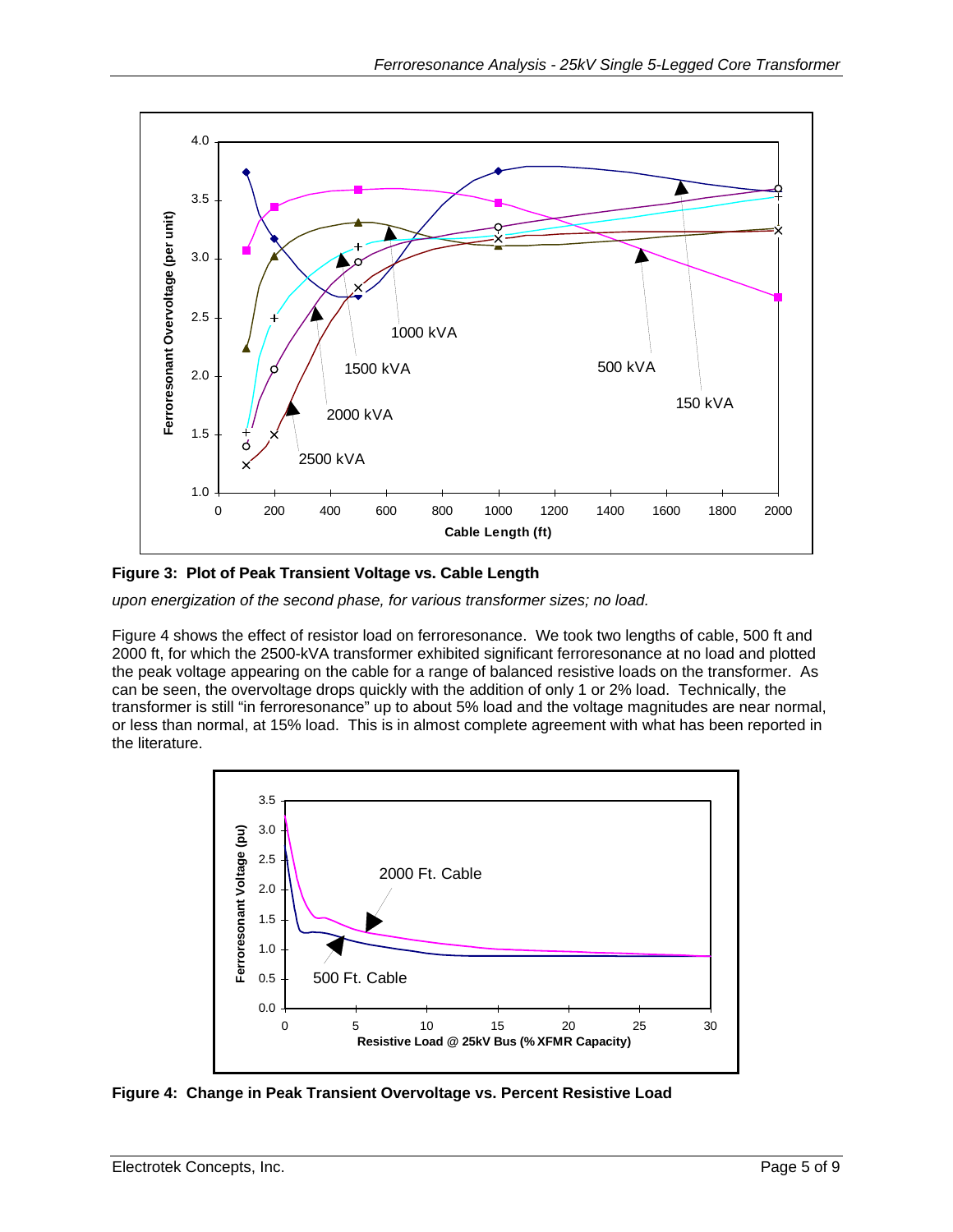<span id="page-5-0"></span>[Figure 5](#page-5-1) shows a set of three waveforms of the voltage for successively increasing load. The rapid drop in ferroresonant voltage magnitude with the introduction of load is due in large part to the damping of the high frequency portion of the transient. This disappears quickly. The remaining voltage waveform bears a strong resemblance to many of the steady state waveforms reported in the literature.

[Figure 6](#page-6-1) and [Figure 7](#page-7-1) show other representative waveforms illustrating the variation of waveforms with transformer size and cable length, respectively.



<span id="page-5-1"></span>**Figure 5: Effect of Load on the Ferroresonant Voltage Magnitude**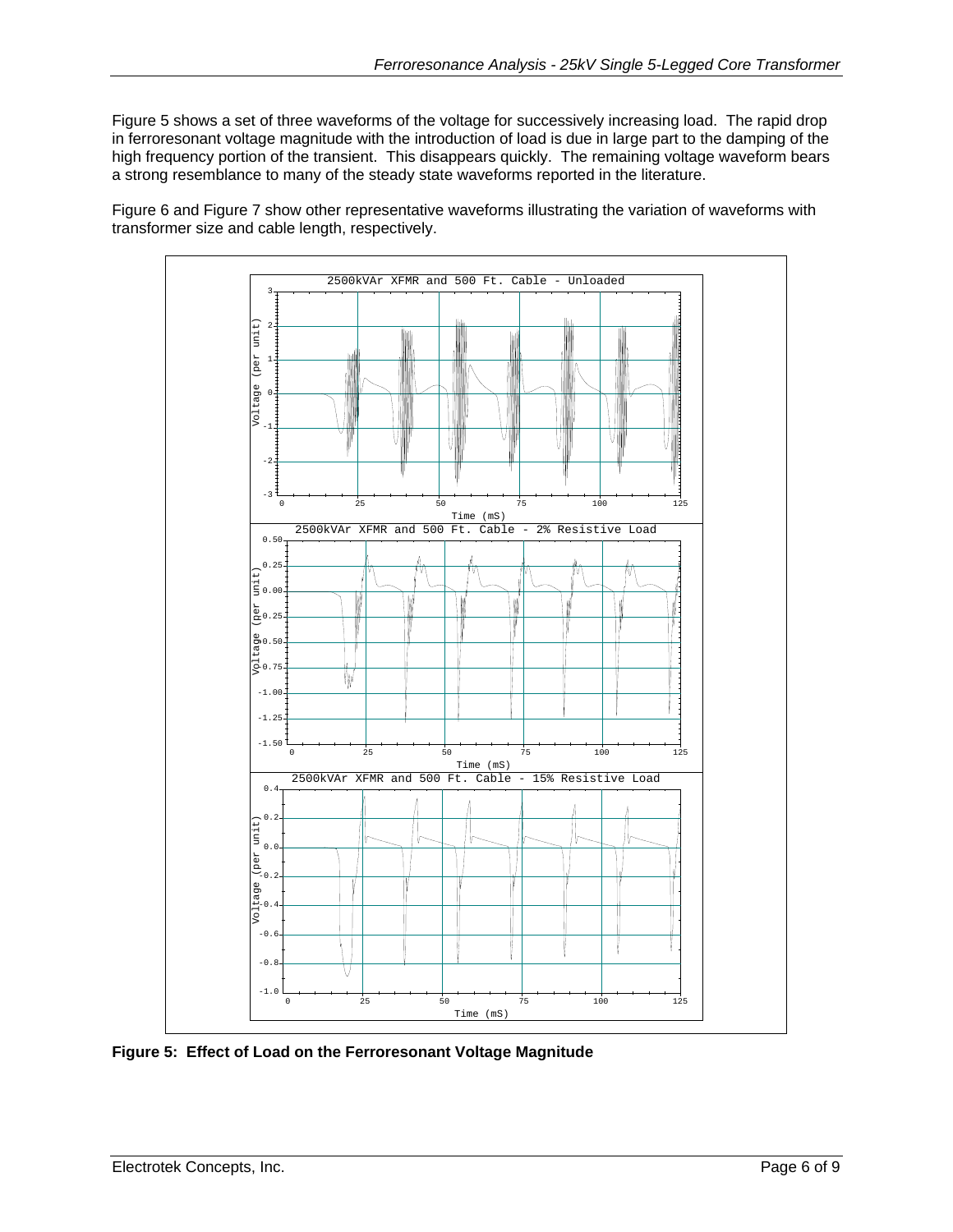<span id="page-6-0"></span>

<span id="page-6-1"></span>**Figure 6: Effect of Transformer Size with 100 ft. of Cable.**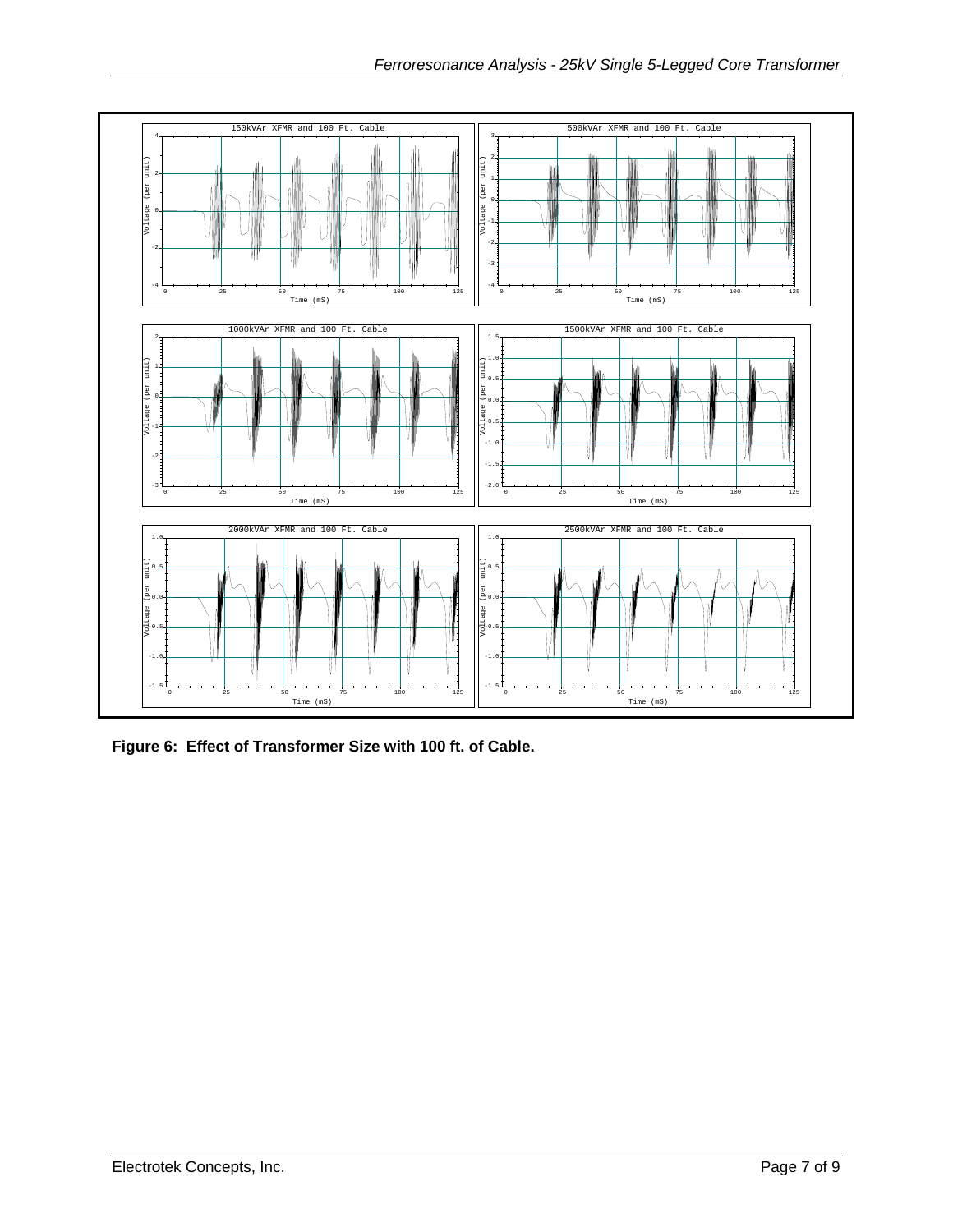<span id="page-7-0"></span>

<span id="page-7-1"></span>**Figure 7: Effect of Cable Length for a 2500 kVA Transformer.** 

#### **Conclusions**

From these results and the review of the literature concerning trends in ferroresonance with modern transformer designs, we have concluded that it is likely that ferroresonant activity resulting in voltages exceeding 1.25 per unit will occur during normal phase-by-phase switching events and abnormal failurerelated events. Based on what we know about how the system will be designed at this time, it appears that the transformers can become isolated on sufficiently long pieces of cable to cause ferroresonance. The threshold of ferroresonance occurs at approximately 100 ft. of cable.

Grounded wye-wye, 5-legged core transformers are not likely to get into a ferroresonance mode that will result in immediate failure of the transformer or connected cables. In fact, for many cases the voltage will not be high enough to cause utility arresters to operate (although customer arresters may). Therefore, if ferroresonance occurs during a switching operation, no damage would be expected if the operation is completed promptly. The greater danger is with ferroresonance that persists undetected for several minutes or hours. Customer equipment may suffer damage even on brief occurrences.